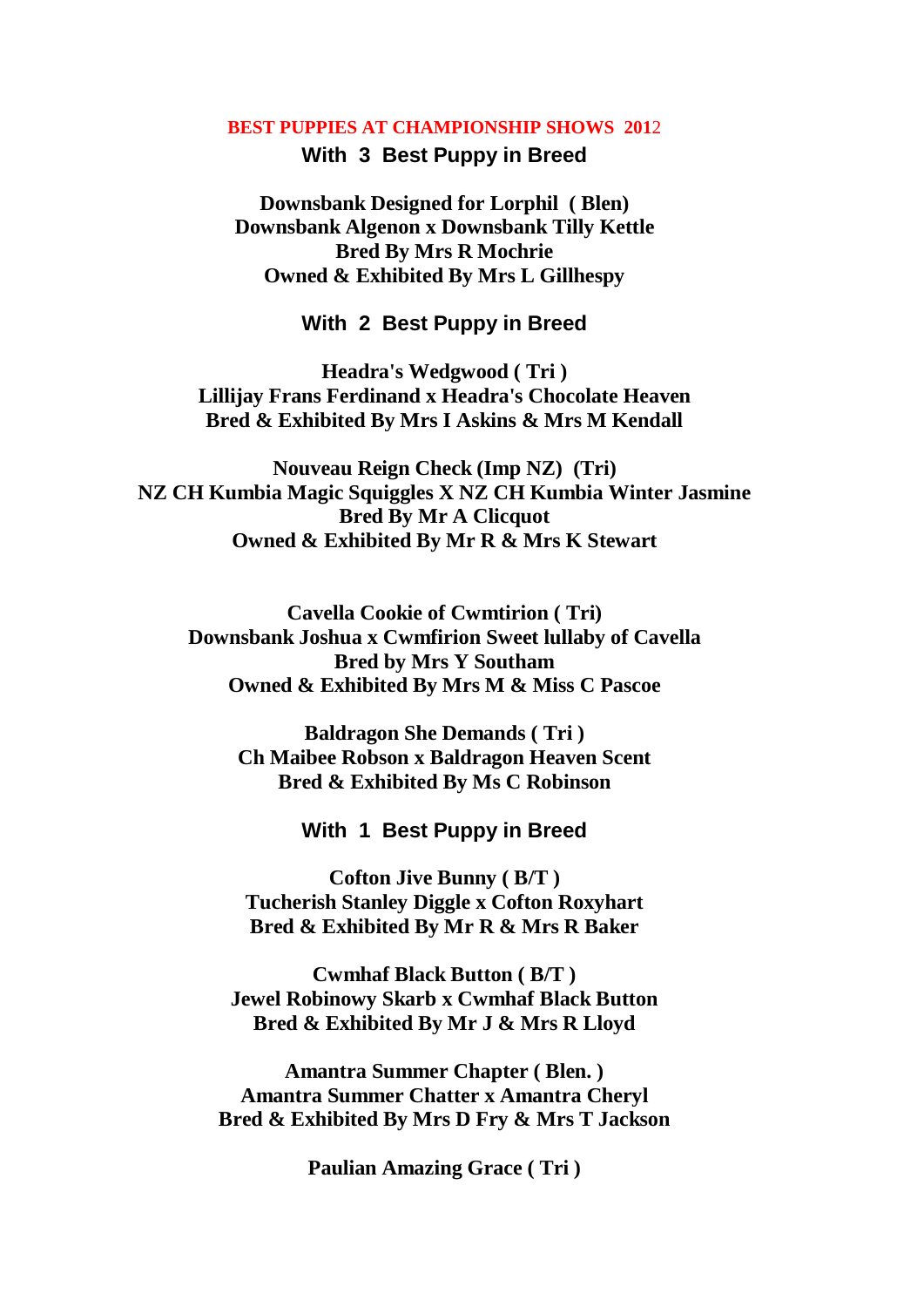# **CH Maibee Theo x CH Paulian Patience Bred & Exhibited By Mr I & Mrs P Sidgwick**

**Maibee Lowrie (Tri) Ch Maibee Theo x Maibee Rose Tint Bred by Mrs S Waters & Mrs J Robins Owned & Exhibited By Mr W Moffat & Mrs J Robins**

**Maibee Lucas (Tri) Ch Maibee Theo x Maibee Rose Tint Bred by Mrs S Waters & Mrs J Robins Owned & Exhibited By Mr D Anderson & Mr I Watt**

**Tudorhurst Pirate King ( B/T) Fr CH Rodolphe Des Trois Mailetts x Dracena de la Montagne Ensoleilee of Tudorhurst Bred & Exhibited By Mrs A Pennington & Mrs J Portingale**

> **Amantra Summer Cheer ( Blen) Amantra Summer Chatter x Amantra Cheryl Bred By Mrs D Fry & Mrs T Jackson Owned & Exhibited By Mrs I Giddings**

**Regal Image of Amantra (Tri) CH Amantra Regalist x Sleepyhollow Inky Pinky Bred By Mrs C & Mr G Meek Owned & Exhibited By Mrs D Fry & Mrs T Jackson**

**Carleeto Sweet Melody ( Tri ) Ch Amantra Cheers x Vashdown My Fair Lady Bred & Exhibited By Miss J Lewis**

**Baldragon Becuz I'm Worth It ( Tri ) Ch Maibee Robson x Baldragon Heaven Scent Bred By Ms C Robinson Owned & Exhibited By Mrs J Wallhead**

**Cofton Here Comes The Sun (Tri) Headra's Chocolate D'Lite x Cofton Share My Dream Bred & Exhibited By Mr R & Mrs R Baker**